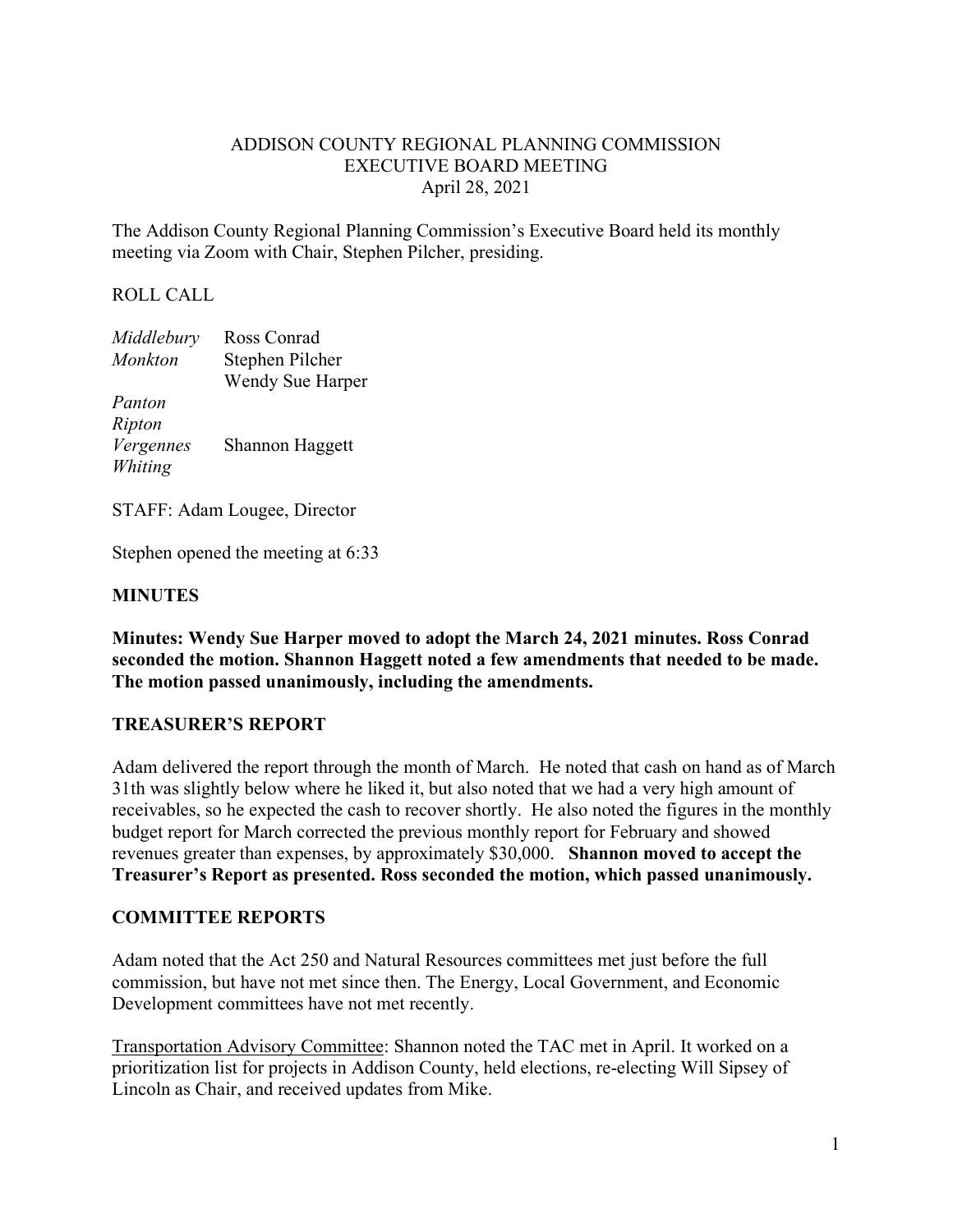Housing Committee: The committee continues to work on the housing plan, has commented on the draft. Katie is compiling the committee's comments into the draft which will be released back to the committee on Friday.

## **OLD BUSINESS**

Commission and Personnel Matters: Adam noted this was a sad topic this month as he, and several other commission and staff members had attended Ellen Kurrelmeyer's funeral this afternoon. Adam noted he had said a few words at the funeral and that it was good to see the commission well-represented. Adam asked if the Executive Board wanted to take any other action to recognize Ellen's contributions. The Executive Board had a number of suggestions, including a tribute in the next newsletter, considering Ellen for the Bertha Hanson Award at the Annual Meeting in September, dedicating one of the Electric charging stations in her memory, and looking into some type of scholarship. **Adam noted he would bring these before the Full Commission at the next meeting.** 

Adam stated that the staff transitions continue to progress well. We have made a ton of progress regarding our systems updates, which are highlighted below. Adam also shared that April's husband had unexpectedly been transferred by the Air National Guard to Jacksonville Florida. Obviously, that will cause some issues with April. However, Adam stated that he and April had spoken, that both like the current fit of employment, and that we had agreed to keep things moving forward as status quo for as long as it can work for both of us.

Systems Updates: Adam noted that the website improvements with Scout Digital are completed. John will present the improvements briefly at the May Commission meeting. Adam also noted the switch to the Google Platform seems to be working for everyone. The telephone switch is planned for next Monday. Additionally, our accounting system is in Quickbooks. I have asked April to speak with Vance about conducting a short "mini-audit" to make sure the switch is accurate. Also, our first payroll through Pay Data will be next week, May 5th, and timesheets will go into Pay Data's system beginning with May's time.

Other: The Executive Board discussed the American Recovery Plan money municipalities in the Region will be receiving. Adam noted no new guidance was out yet, but that he had continued to speak with Maple Broadband, ACEDC, and some municipal leaders about the use of the funds and is following in the legislature as best he can.

### **NEW BUSINESS**

Meeting Covid Policy Changes/Annual Meeting: Adam noted he had posted new draft guidance on the office re-opening and meeting structure on the website. He outlined the proposed changes and dates to move back to "Normal". The Executive Board appreciated the changes proposed and noted we needed to have a discussion about our meeting structure and what it would look like with the full commission next meeting.